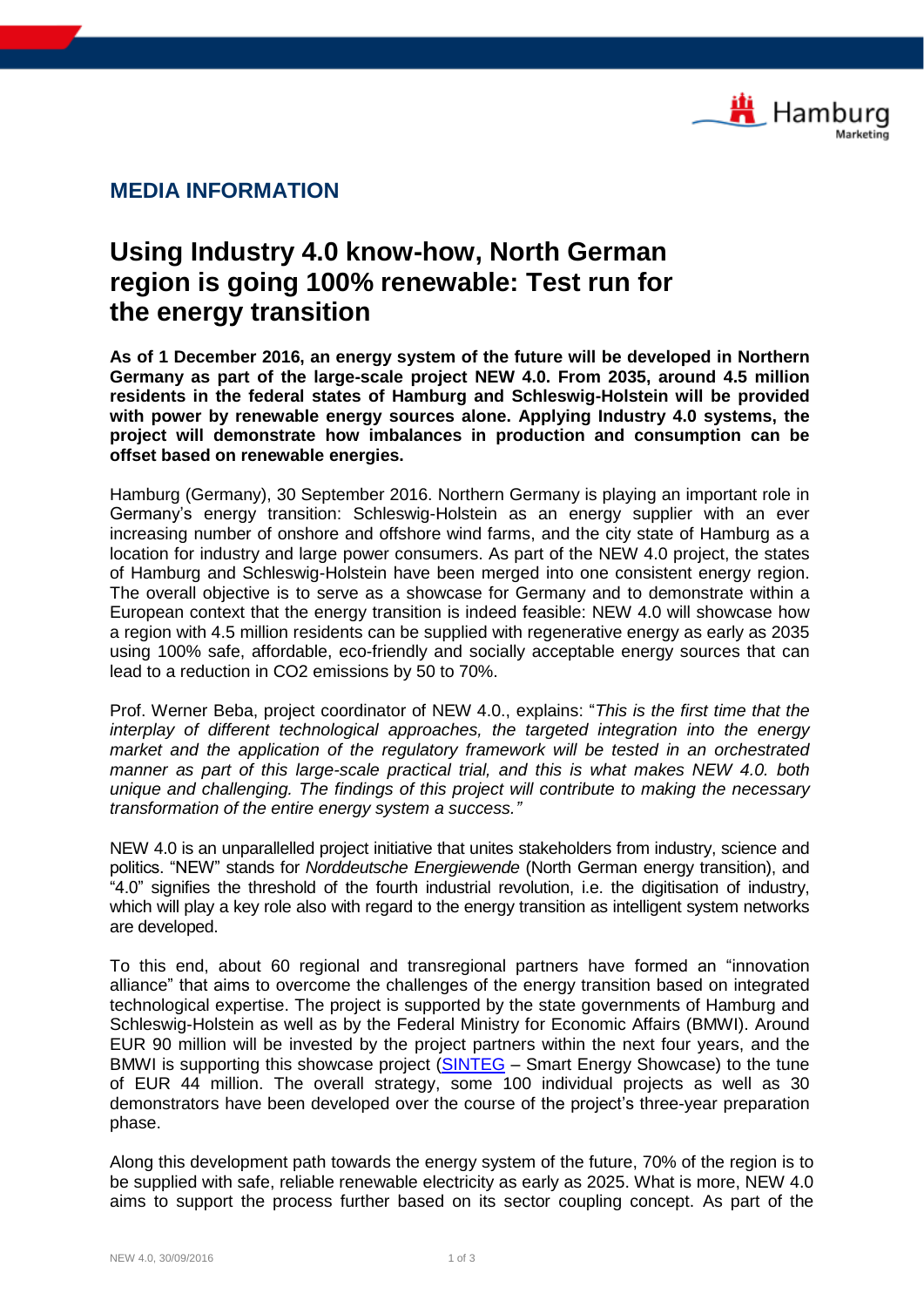project, renewables will be gradually used for heat supply and industrial processes that previously ran on fossil fuels such as gas. Schleswig-Holstein and Hamburg are thus using the current power shift as the starting point for accomplishing the energy transition in the medium term.

First and foremost, this large-scale project aims to demonstrate how the full integration of renewable energies can be accomplished even in a region characterised by pronounced, growing imbalances between production and consumption. This will require the comprehensive synchronisation of (fluctuating) production and consumption. To achieve this, the project will use an innovative approach for integrating and orchestrating all of the stakeholders and components of the production, transport, distribution, storage and consumption stages by means of intelligent network technologies. At the same time, the market-oriented system integration will be tested in the context of advanced market rules and regulatory conditions.

Stakeholders from all industries and along the energy sector's entire value chain have joined forces for the NEW 4.0 project. Participating companies will be able to tap new market and export opportunities with product innovations and solutions developed in the context of the project and to boost their competitiveness within a highly innovative growth market. Based on this project, the states of Schleswig-Holstein and Hamburg aim to strengthen their regional economies and to create new industrial value chains, which will contribute to securing and creating jobs in the region. And, finally, the project will enable Hamburg and Schleswig-Holstein to sharpen their profile as a leading innovation location for the energy sector in particular.

Further information on NEW 4.0 (in English): <https://www.haw-hamburg.de/english/research/energy-sustainability/cc4e/new-40.html>

Project PDF: [www.new4-0.de/?wpdmdl=412](http://www.new4-0.de/?wpdmdl=412)

## **Hamburg - The Wind Energy Capital:**

The Hamburg Metropolitan Region is already one of the main centres for renewable energy in Europe. Among industry experts and beyond, Hamburg is considered as the international wind energy capital. Today, 2/3 of the global know-how in wind energy is located in the Metropolitan Region of Hamburg or the neighbouring region encompassing Schleswig-Holstein and Jutland, Denmark. Around 25,000 people work for nearly 1,500 renewable energy companies. The most important contribution to this has been made by wind energy. Many of the wind industry's global players, such as DONG Energy, Nordex, Senvion, Siemens and Vestas, have established headquarters in Hamburg.

Since 2014 the city is hosting WindEnergy Hamburg, the new leading international trade fair for the wind energy industry. WindEnergy Hamburg is taking place from 27 to 30 September 2016 at the Hamburg Messe fair site. Roughly 1,400 exhibitors from 34 nations are showcasing product novelties and services for the onshore and offshore wind sector. The world's leading trade fair for onshore and offshore wind energy mirrors all segments of the global market and its value chain. It is a key meeting place for decision-makers from the global energy sector. For the first time the conference WindEurope Summit run by WindEurope, the European wind industry association, is held side-by-side with the expo. In 2017 HUSUM Wind will be held from 12 to 15 September in the state of Schleswig-Holstein, the German North Sea region which pioneered wind energy.

Further information on Hamburg: [www.mediarelations.hamburg.de](http://www.mediarelations.hamburg.de/)

Hamburg pictures (for editorial use): [www.mediarelations.hamburg.de](http://www.mediarelations.hamburg.de/)